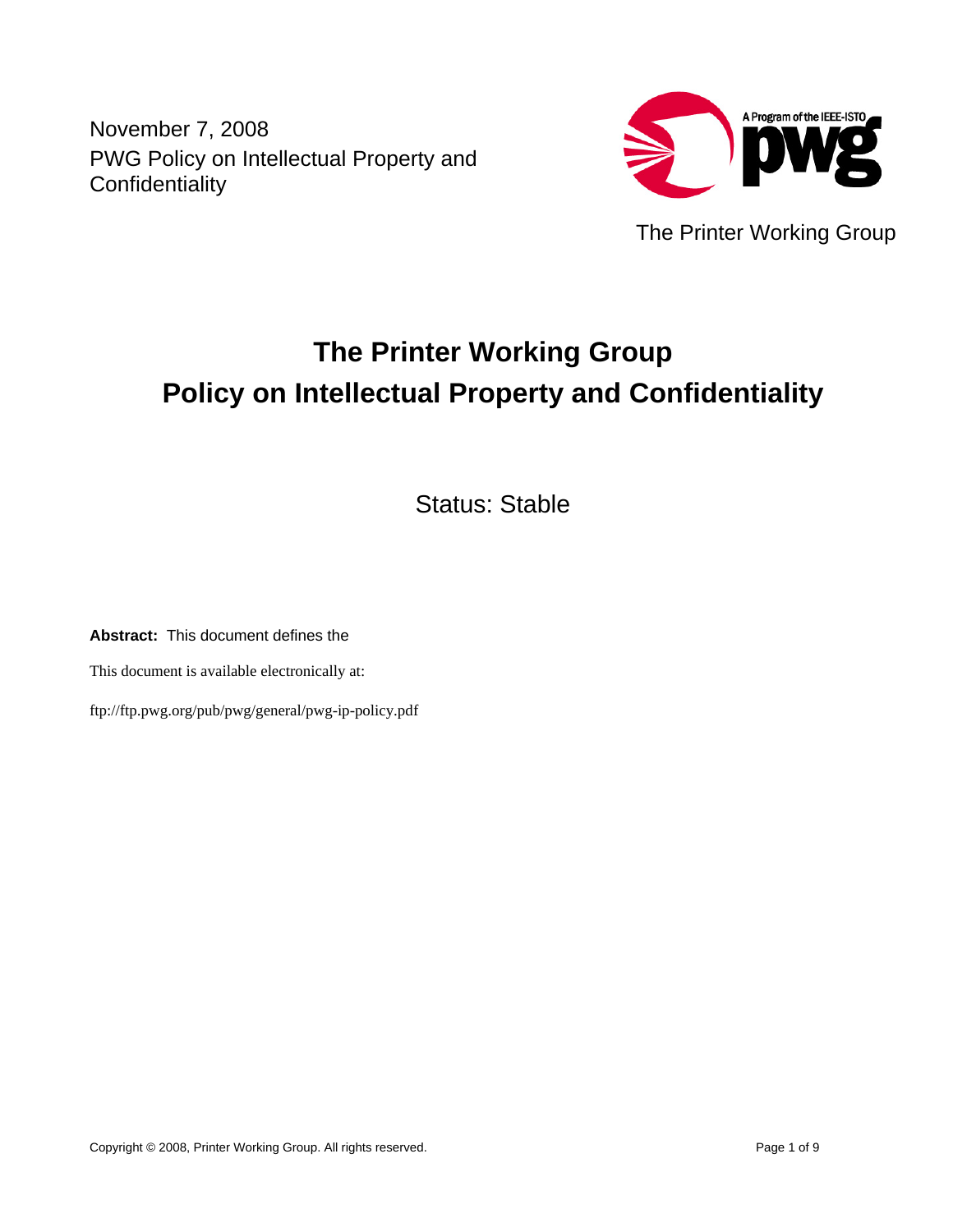## **Copyright (C) 2008, The Printer Working Group. All rights reserved.**

This document may be copied and furnished to others, and derivative works that comment on, or otherwise explain it or assist in its implementation may be prepared, copied, published and distributed, in whole or in part, without restriction of any kind, provided that the above copyright notice, this paragraph and the title of the Document as referenced below are included on all such copies and derivative works. This document may not be modified in any way, including removal of the copyright notice or references to the Printer Working Group, a program of the IEEE-ISTO.

#### Title: The Printer Working Group Policy on Intellectual Property and Confidentiality

The IEEE-ISTO and the Printer Working Group DISCLAIM ANY AND ALL WARRANTIES, WHETHER EXPRESS OR IMPLIED INCLUDING (WITHOUT LIMITATION) ANY IMPLIED WARRANTIES OF MERCHANTABILITY OR FITNESS FOR A PARTICULAR PURPOSE.

The IEEE-ISTO and the Printer Working Group, a program of the IEEE-ISTO take no position regarding the validity or scope of any intellectual property or other rights that might be claimed to pertain to the implementation or use of the technology described in this document or the extent to which any license under such rights might or might not be available; neither does it represent that it has made any effort to identify any such rights.

The IEEE-ISTO and the Printer Working Group, a program of the IEEE-ISTO invite any interested party to bring to its attention any copyrights, patents, or patent applications, or other proprietary rights, which may cover technology that may be required to implement the contents of this document. The IEEE-ISTO and its programs shall not be responsible for identifying patents for which a license may be required by a document and/or IEEE-ISTO Industry Group Standard or for conducting inquiries into the legal validity or scope of those patents that are brought to its attention. Inquiries may be submitted to the IEEE-ISTO by e-mail at:

#### [info@ieee-isto.org](mailto:info@ieee-isto.org)

The Printer Working Group acknowledges that the IEEE-ISTO (acting itself or through its designees) is, and shall at all times, be the sole entity that may authorize the use of certification marks, trademarks, or other special designations to indicate compliance with these materials.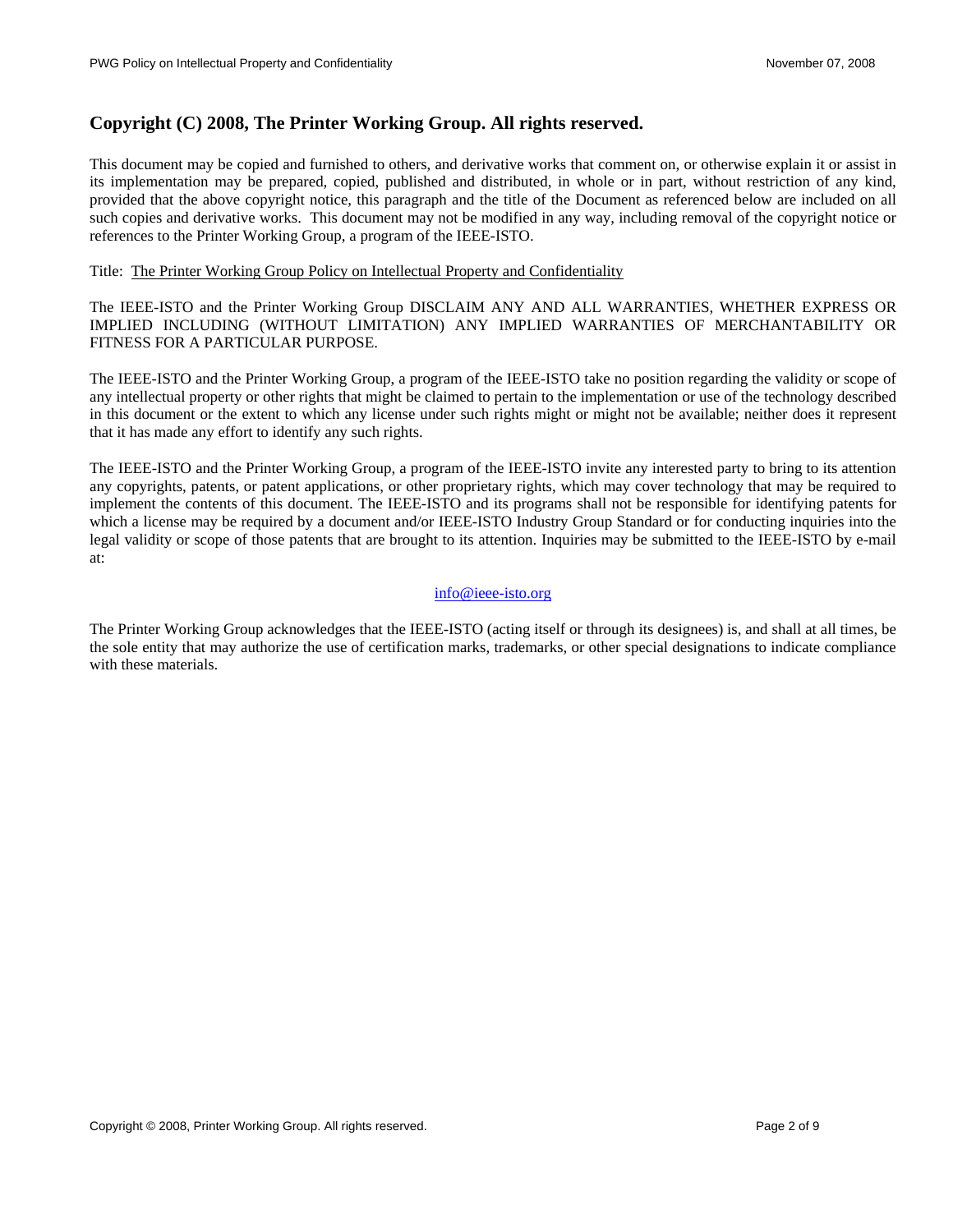#### **About the IEEE-ISTO**

The IEEE-ISTO is a not-for-profit corporation offering industry groups an innovative and flexible operational forum and support services. The IEEE Industry Standards and Technology Organization member organizations include printer manufacturers, print server developers, operating system providers, network operating systems providers, network connectivity vendors, and print management application developers. The IEEE-ISTO provides a forum not only to develop standards, but also to facilitate activities that support the implementation and acceptance of standards in the marketplace. The organization is affiliated with the IEEE [\(http://www.ieee.org](http://www.ieee.org/)) and the IEEE Standards Association ([http://standards.ieee.org\)](http://standards.ieee.org/). For additional information regarding the IEEE-ISTO and its industry programs visit:

# [http://www.ieee-isto.org](http://www.ieee-isto.org/).

#### **About the Printer Working Group**

The Printer Working Group (or PWG) is a Program of the IEEE-ISTO. All references to the PWG in this document implicitly mean "The Printer Working Group, a Program of the IEEE ISTO." The PWG is chartered to make printers and the applications and operating systems supporting them work together better. In order to meet this objective, the PWG will document the results of their work as open standards that define print related protocols, interfaces, data models, procedures and conventions. Printer manufacturers and vendors of printer related software would benefit from the interoperability provided by voluntary conformance to these standards.

In general, a PWG standard is a specification that is stable, well understood, and is technically competent, has multiple, independent and interoperable implementations with substantial operational experience, and enjoys significant public support.

Contact information: The Printer Working Group c/o The IEEE Industry Standards and Technology Organization 445 Hoes Lane Piscataway, NJ 08854 USA

PWG Web Page:<http://www.pwg.org/pwg> PWG Mailing List:<mailto:pwg@pwg.org>

Instructions for subscribing to the PWG mailing list can be found at the following link:

#### <http://www.pwg.org/mailhelp.html>

Members of the PWG and interested parties are encouraged to join the PWG and relevant Working Group mailing lists in order to participate in discussions, clarifications, and review of the Working Group product.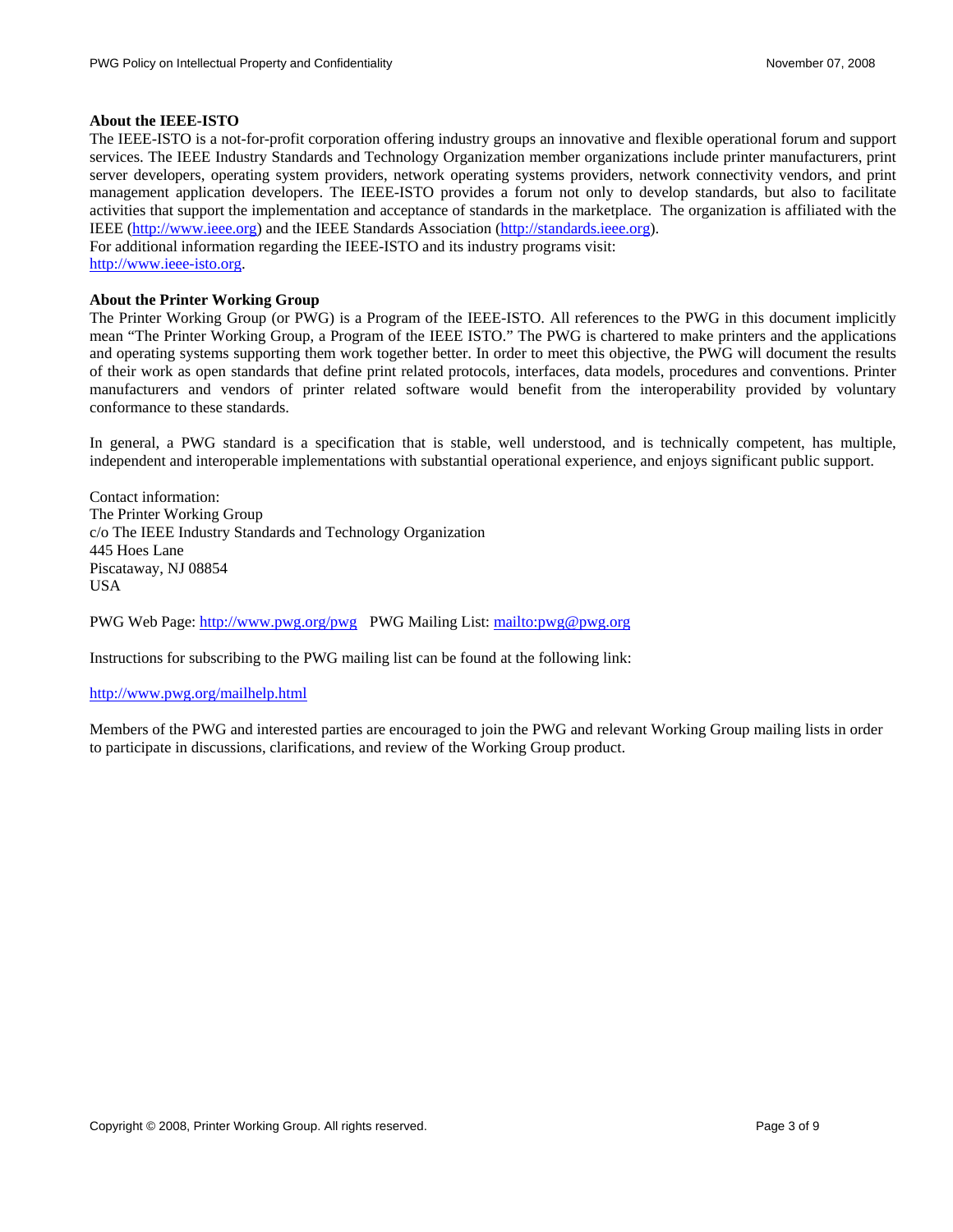#### TABLE OF CONTENTS: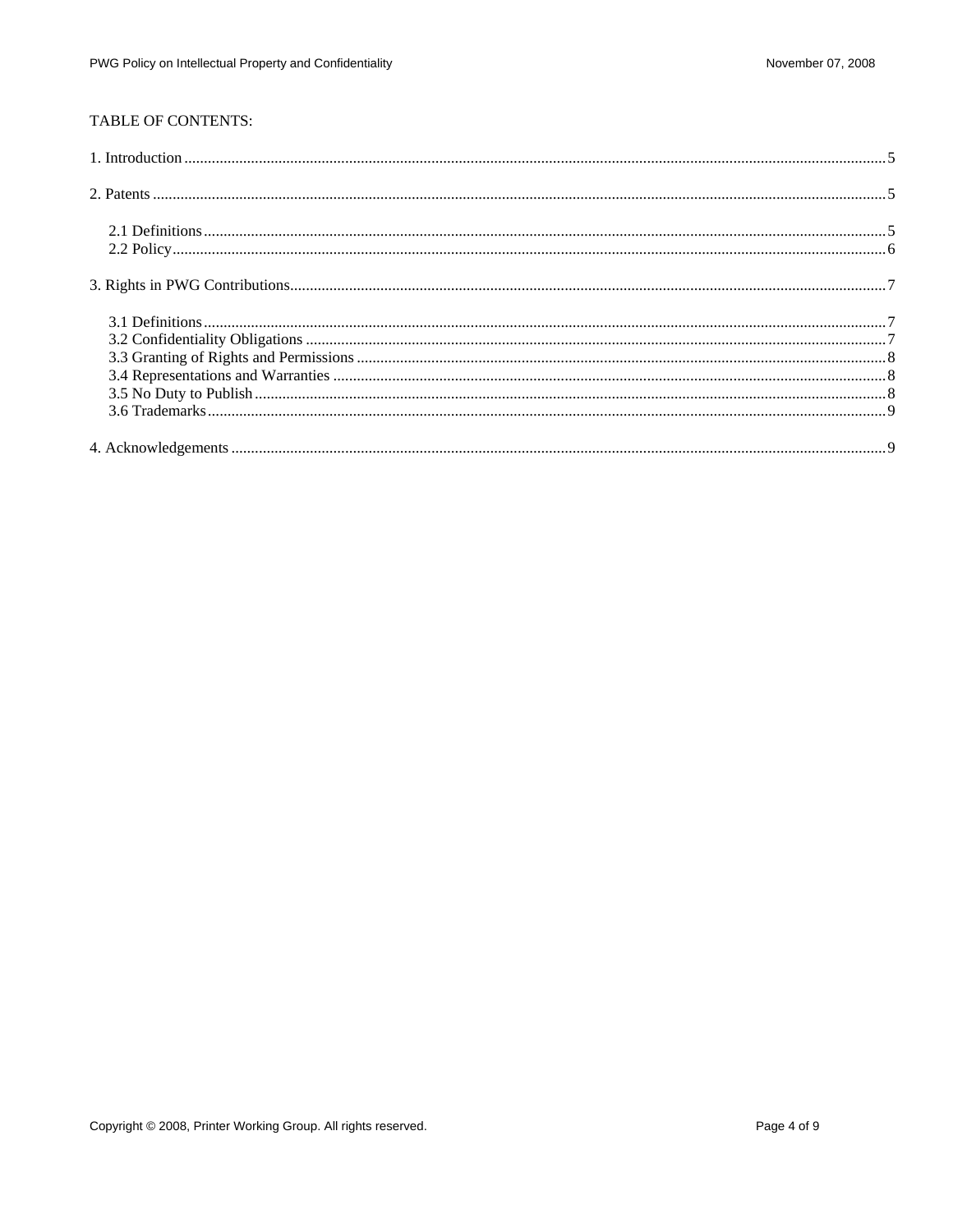# <span id="page-4-0"></span>**1. Introduction**

This document describes the current policy of the PWG relating to intellectual property rights and confidentiality rights and obligations that shall be followed during the course of PWG business. Membership in the PWG as well as participation in PWG efforts by non-members is contingent on the acceptance of these policies. Any modification of these policies is subject to either a Last Call and Formal Approval vote, as described in the "PWG Definition of the Standards Development Process", with 100% of all PWG members voting approve (abstentions/non-votes are not allowed); or the signing of a new membership agreement by all PWG members during the membership renewal period.

### **2. Patents**

#### **2.1 Definitions**

The following terms, when capitalized, have the following meanings:

*"Accepted Letter of Assurance"* and *"Accepted LOA"* shall mean a Letter of Assurance that the PWG Officers have determined is complete in all material respects and has been posted to the PWG web site.

*"Affiliate"* shall mean an entity that directly or indirectly, through one or more intermediaries, controls the Submitter, is controlled by the Submitter, or is under common control with the Submitter. For the purposes of this definition, the term "control" and its derivatives, with respect to for-profit entities, means the legal, beneficial or equitable ownership, directly or indirectly, of more than fifty percent (50%) of the capital stock (or other ownership interest, if not a corporation) of an entity ordinarily having voting rights. "Control" and its derivatives, with respect to nonprofit entities, means the power to elect or appoint more than fifty percent (50%) of the Board of Directors of an entity.

*"Enabling Technology"* shall mean any technology that may be necessary to make or use any product or portion thereof that complies with the PWG Standard but is neither explicitly required by nor expressly set forth in the PWG Standard (e.g., semiconductor manufacturing technology, compiler technology, object-oriented technology, basic operating system technology, and the like).

*"Essential Patent Claim"* shall mean any Patent Claim the use of which was necessary to create a compliant implementation of either mandatory or optional portions of the normative clauses of the PWG Standard when, at the time of the PWG Standard's approval, there was no commercially and technically feasible non-infringing alternative. An Essential Patent Claim does not include any Patent Claim that was essential only for Enabling Technology or any claim other than that set forth above even if contained in the same patent as the Essential Patent Claim.

*"Letter of Assurance"* and *"LOA"* shall mean a document, including any attachments, stating the Submitter's position regarding ownership, enforcement, or licensing of Essential Patent Claims for a specifically referenced PWG Standard, submitted in a form acceptable to the PWG Officers.

*"Patent Claim(s)"* shall mean one or more claims in issued patent(s) or pending patent application(s).

*"PWG-SC"* shall refer to the PWG Steering Committee

*"PWG Standard"* shall mean a PWG Candidate Standard or PWG Standard as defined in the PWG Definition of the Standards Development Process.

*"Reasonable and Good Faith Inquiry"* includes a Submitter using reasonable efforts to identify and contact those individuals who are from, employed by, or otherwise represent the Submitter and who are known to the Submitter to be current or past participants in the development process of the PWG Standard identified in a Letter of Assurance, including participation in a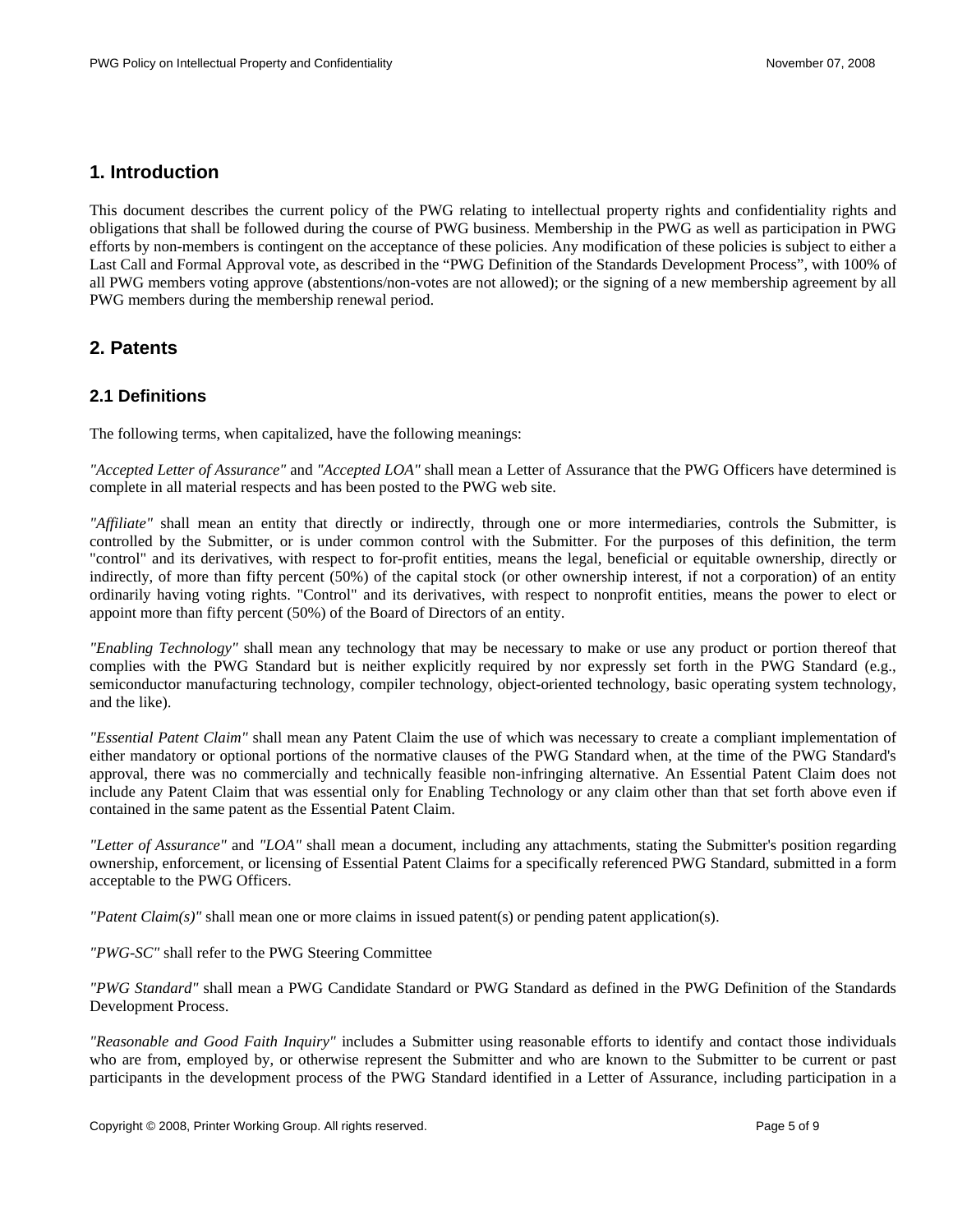<span id="page-5-0"></span>Formal Approval Vote or a Working Group. If the Submitter did not or does not have any participants, then the Submitter is encouraged but not required to contact individuals who are from, employed by, or represent the Submitter and who the Submitter believes are most likely to have knowledge about the technology covered by the PWG Standard.

*"Statement of Encumbrance"* shall mean a specific reference to an Accepted LOA or a general statement in the transfer or assignment agreement that the Patent Claim(s) being transferred or assigned are subject to any encumbrances that may exist as of the effective date of such agreement. An Accepted LOA is an encumbrance.

*"Submitter"* when used in reference to a Letter of Assurance shall mean an individual or an organization that provides a completed Letter of Assurance. A Submitter may or may not hold Essential Patent Claims.

#### **2.2 Policy**

PWG standards may be drafted in terms that include the use of Essential Patent Claims. If the PWG receives notice that a PWG Standard may require the use of a potential Essential Patent Claim, the PWG shall request licensing assurance, on the PWG approved Letter of Assurance form, from the patent holder or patent applicant. The PWG shall request this assurance without coercion.

The Submitter of the Letter of Assurance may, after Reasonable and Good Faith Inquiry, indicate it is not aware of any Patent Claims that the Submitter may own, control, or have the ability to license that might be or become Essential Patent Claims. If the patent holder or patent applicant provides an assurance, it should do so as soon as reasonably feasible in the standards development process. This assurance shall be provided prior to Formal Approval of the PWG Standard. If the PWG receives notice of a potential patent claim after the PWG Standard has been approved, the PWG shall request a LOA. An asserted potential Essential Patent Claim for which an assurance cannot be obtained (e.g., a Letter of Assurance is not provided or the Letter of Assurance indicates that assurance is not being provided) shall be referred to the PWG Officers.

A Letter of Assurance shall be either:

- a) A general disclaimer to the effect that the Submitter without conditions will not enforce any present or future Essential Patent Claims against any person or entity making, using, selling, offering to sell, importing, distributing, or implementing a compliant implementation of the standard; or
- b) A statement that a license for a compliant implementation of the standard will be made available to an unrestricted number of applicants on a worldwide basis without compensation or under reasonable rates, with reasonable terms and conditions that are demonstrably free of any unfair discrimination. At its sole option, the Submitter may provide with its assurance any of the following: (i) a not-to-exceed license fee or rate commitment, (ii) a sample license agreement, or (iii) one or more material licensing terms.

Copies of an Accepted LOA may be provided to the working group, but shall not be discussed, at any standards working group meeting.

The Submitter and all Affiliates (other than those Affiliates excluded in a Letter of Assurance) shall not assign or otherwise transfer any rights in any Essential Patent Claims that are the subject of such Letter of Assurance that they hold, control, or have the ability to license with the intent of circumventing or negating any of the representations and commitments made in such Letter of Assurance.

The Submitter of a Letter of Assurance shall agree (a) to provide notice of a Letter of Assurance either through a Statement of Encumbrance or by binding any assignee or transferee to the terms of such Letter of Assurance; and (b) to require its assignee or transferee to (i) agree to similarly provide such notice and (ii) to bind its assignees or transferees to agree to provide such notice as described in (a) and (b).

This assurance shall apply to the Submitter and its Affiliates except those Affiliates the Submitter specifically excludes on the relevant Letter of Assurance.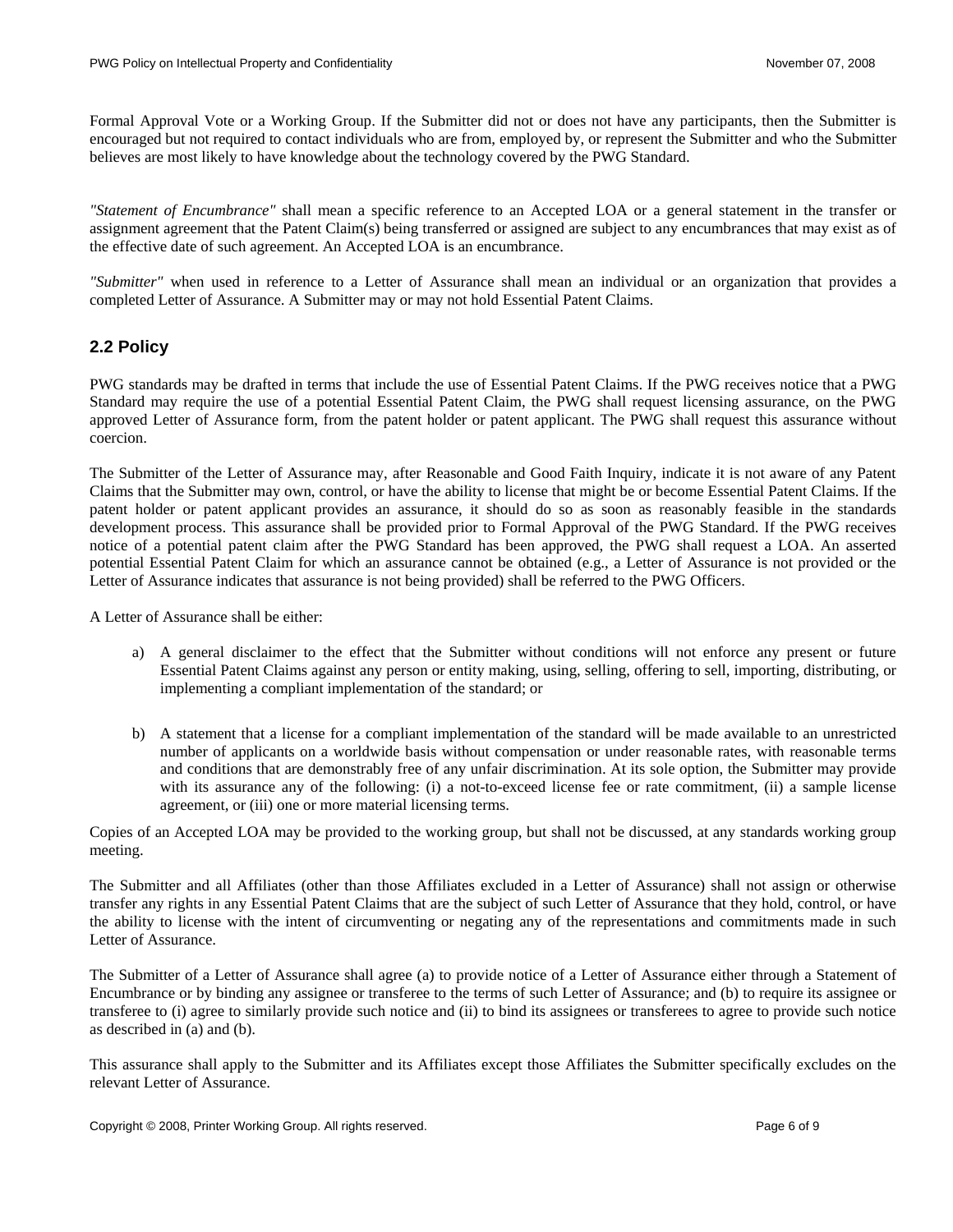<span id="page-6-0"></span>If, after providing a Letter of Assurance to the PWG, the Submitter becomes aware of additional Patent Claim(s) not already covered by an existing Letter of Assurance that are owned, controlled, or licensable by the Submitter that may be or become Essential Patent Claim(s) for the same PWG Standard but are not the subject of an existing Letter of Assurance, then such Submitter shall submit a Letter of Assurance stating its position regarding enforcement or licensing of such Patent Claims. For the purposes of this commitment, the Submitter is deemed to be aware if any of the following individuals who are from, employed by, or otherwise represent the Submitter have personal knowledge of additional potential Essential Patent Claims, owned or controlled by the Submitter, related to a PWG Standard and not already the subject of a previously submitted Letter of Assurance: (a) past or present participants in the development of the PWG Standard, or (b) the individual executing the previously submitted Letter of Assurance.

The assurance is irrevocable once submitted and accepted and shall apply, at a minimum, from the date of the standard's approval to the date of the standard's withdrawal.

The PWG is not responsible for identifying Essential Patent Claims for which a license may be required, for conducting inquiries into the legal validity or scope of those Patent Claims, or for determining whether any licensing terms or conditions provided in connection with submission of a Letter of Assurance, if any, or in any licensing agreements are reasonable or nondiscriminatory.

Nothing in this policy shall be interpreted as giving rise to a duty to conduct a patent search. No license is implied by the submission of a Letter of Assurance.

In order for PWG's patent policy to function efficiently, individuals participating in the standards development process: (a) shall inform the PWG (or cause the PWG to be informed) of the holder of any potential Essential Patent Claims of which they are personally aware and that are not already the subject of an existing Letter of Assurance, owned or controlled by the participant or the entity the participant is from, employed by, or otherwise represents; and (b) should inform the PWG (or cause the PWG to be informed) of any other holders of such potential Essential Patent Claims that are not already the subject of an existing Letter of Assurance.

# **3. Rights in PWG Contributions**

#### **3.1 Definitions**

"*PWG Contribution*" Any submission to the PWG intended by the Contributor for publication as all or part of a PWG Document or any such statement made within the context of a PWG activity. This includes oral statements in PWG sessions or conference calls, as well as written and electronic communications made at any time or place, that are addressed to:

- the PWG plenary session,
- any PWG working group session or call,
- any PWG mailing list, PWG web site, or PWG wiki site

 Statements made outside of a PWG session, mailing list or other function, that are clearly not intended to be input to a PWG activity, group or function, are not PWG Contributions in the context of this policy.

"*Contributor*" An individual submitting a PWG Contribution.

#### **3.2 Confidentiality Obligations**

No information or document that is subject to any requirement of confidentiality or any restriction on its dissemination may be submitted as a Contribution or otherwise considered in any part of the PWG Standards Process, and there must be no assumption of any confidentiality obligation with respect to any Contribution. Each Contributor agrees that any statement in a Contribution,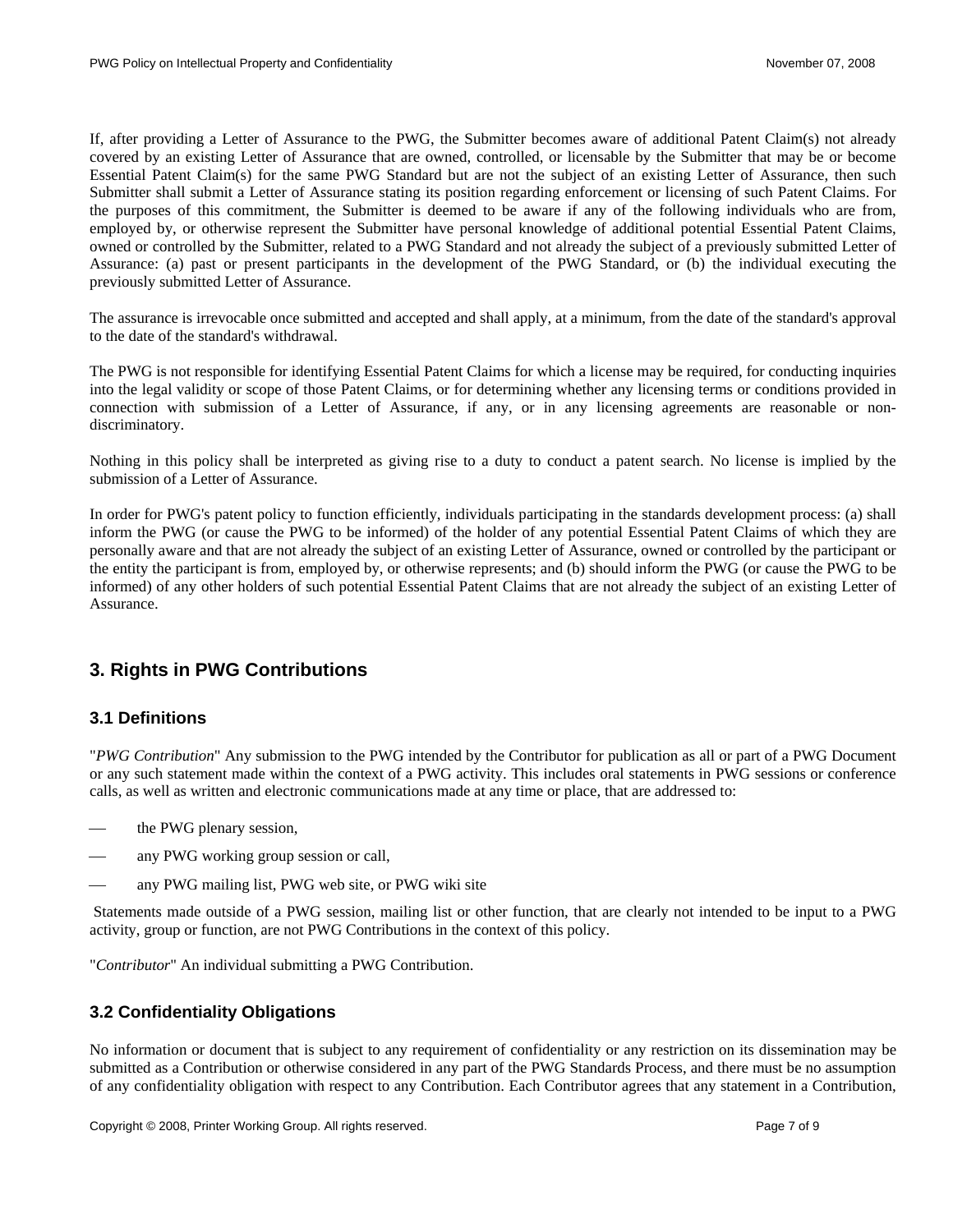<span id="page-7-0"></span>whether generated automatically or otherwise, that states or implies that the Contribution is confidential or subject to any privilege, can be disregarded for all purposes, and will be of no force or effect.

#### <span id="page-7-1"></span>**3.3 Granting of Rights and Permissions**

By submission of a Contribution, each person actually submitting the Contribution, and each named co-Contributor, is deemed to agree to the following terms and conditions, and to grant the following rights, on his or her own behalf and on behalf of the organization the Contributor represents or is sponsored by (if any) when submitting the Contribution.

To the extent that a Contribution or any portion thereof is protected by copyright and other rights of authorship, the Contributor, and each named co-Contributor, and the organization he or she represents or is sponsored by (if any) grant a perpetual, irrevocable, non-exclusive, royalty-free, world-wide right and license to the PWG:

- a) to copy, publish, display, and distribute the Contribution as part of the PWG Standards Process or in a PWG Document,
- b) to prepare or allow the preparation of translations of the Contribution into languages other than English,
- c) to reproduce any trademarks, service marks or trade names which are included in the Contribution solely in connection with the reproduction, distribution or publication of the Contribution and derivative works thereof as permitted by this paragraph. When reproducing Contributions, the PWG will preserve trademark and service mark identifiers used by the Contributor of the Contribution, including ™ and  $\circledR$  where appropriate, and
- d) to extract, copy, publish, display, distribute, modify and incorporate into other works, for any purpose (and not limited to use within the PWG Standards Process) any executable code or code fragments that are included in any PWG Document.

*No Patent License*. The licenses granted under this section ([3.3](#page-7-1)) shall not be deemed to grant any right under any patent, patent application or similar intellectual property right.

#### **3.4 Representations and Warranties**

With respect to each Contribution, each Contributor represents that to the best of his or her knowledge and ability:

- a) The Contribution properly acknowledges all major Contributors. A major Contributor is any person who has materially or substantially contributed to the PWG Contribution.
- b) No information in the Contribution is confidential and the PWG may freely disclose any information in the Contribution.
- c) There are no limits to the Contributor's ability to make the grants, acknowledgments, and agreements herein that are reasonably and personally known to the Contributor.
- d) The Contributor has not intentionally included in the Contribution any material which is defamatory or untrue or which is illegal under the laws of the jurisdiction in which the Contributor has his or her principal place of business or residence.
- e) All trademarks, trade names, service marks and other proprietary names used in the Contribution that are reasonably and personally known to the Contributor are clearly designated as such where reasonable.

#### **3.5 No Duty to Publish**

The Contributor, and each named co-Contributor, acknowledges that the PWG has no duty to publish or otherwise use or disseminate any Contribution. The PWG reserves the right to withdraw or cease using any Contribution at any time, for any reason.